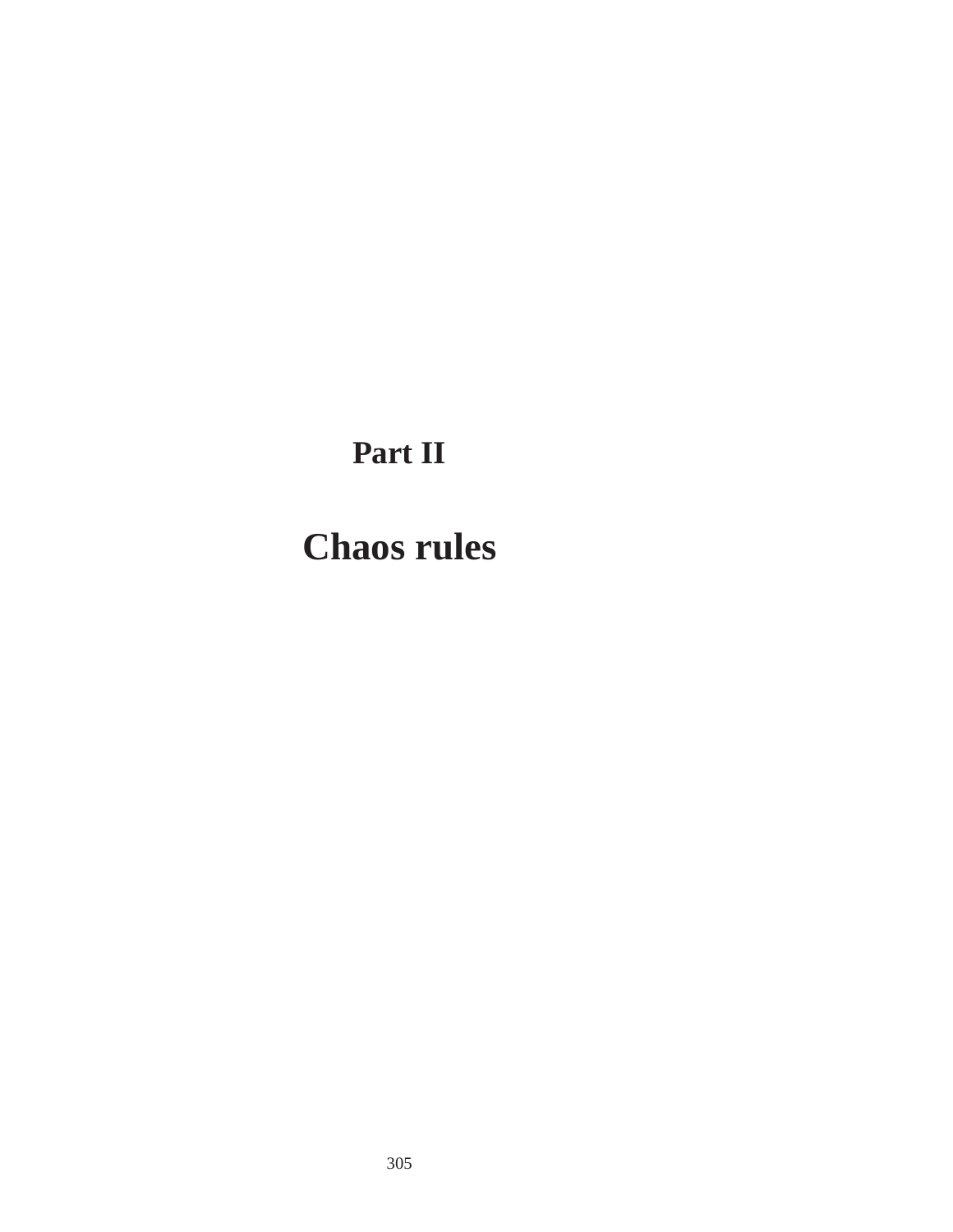UNADRY: all these cycles, but what to do with them? What you have now is a topologically invariant road map of the state space, with the chaotic region pinned down by a rigid skeleton, a tree of *cycles* (periodic orbits) topologically invariant road map of the state space, with the chaotic region pinned down by a rigid skeleton, a tree of *cycles* (periodic orbits) of increasing lengths and self-similar structure. In chapter 18 we shall turn this topological dynamics into a multiplicative operation on the state space partitions by means of transition matrices of chapter 17, the simplest examples of evolution operators. This will enable us to *count* the distinct orbits, and in the process touch upon all the main themes of this book, going the whole distance from diagnosing chaotic dynamics to computing zeta functions.

- 1. Partition the state space and describe all allowed ways of getting from 'here' to 'there' by means of transition graphs (transition matrices). These generate the totality of admissible itineraries (chapter 17)
- 2. Learn to count (chapter 18)
- 3. Learn how to measure what's important (chapter 19)
- 4. Learn how to evolve the measure, compute averages (chapter20)
- 5. Learn what a 'Fourier transform' is for a nonlinear world (chapter21),
- 6. and how the short-time / long-time duality is encoded by spectral determinant expression for its spectrum in terms of periodic orbits (chapter22)
- 7. Learn how to use short period cycles to describe chaotic world at times much beyond the Lyapunov time (chapter 23)
- 8. What is all this hard work good for? Deterministic diffusion and foundations of 'far for equilibrium' statistical mechanics (chapter 24)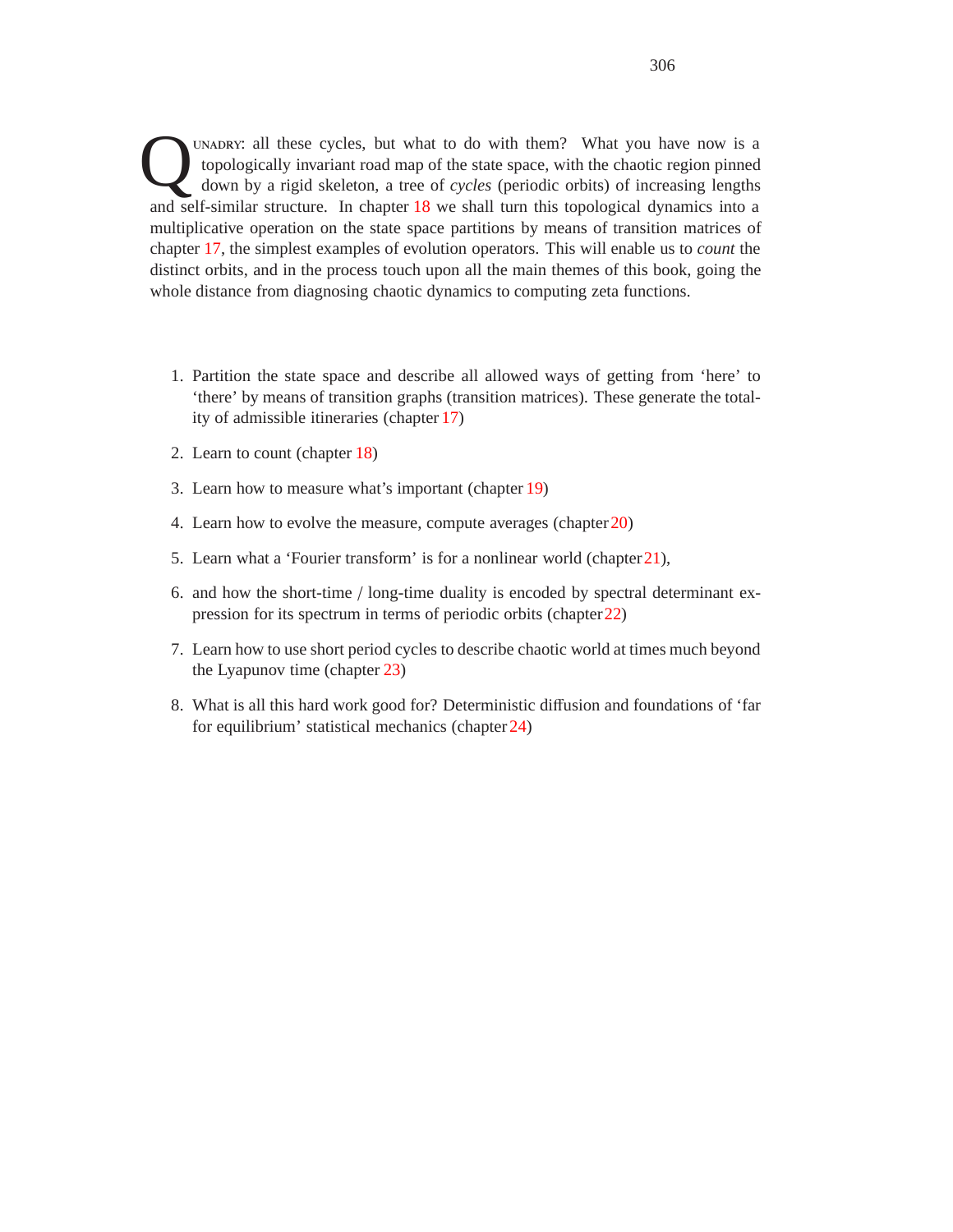### **Chapter 17**

## **Walkabout: Transition graphs**

I think I'll go on a walkabout find out what it's all about [...] take a ride to the other side —Red Hot Chili Peppers, 'Walkabout'

I  $\tau$ <sub>N</sub> chapters 14 and 15 we learned that invariant manifolds partition the state space in invariant way, and how to name distinct orbits. We have established and related the *temporally* and *spatially* ordered topological dynamics for a class of 'stretch & fold' dynamical systems, and discussed pruning of inadmissible trajectories.

Here we shall use these results to generate the totality of admissible itineraries. This task will be particularly easy for repellers with complete Smale horseshoes and for subshifts of finite type, for which the admissible itineraries are generated by finite transition matrices, and the topological dynamics can be visualized by means of finite transition graphs. We shall then turn topological dynamics into a linear multiplicative operation on the state space partitions by means of transition matrices, the simplest examples of 'evolution operators.' They will enable us – in chapter 18 – to *count* the distinct orbits.

#### **17.1 Matrix representations of topological dynamics**



The allowed transitions between the regions of a partition  $\{M_1, M_2, \cdots, M_m\}$  are encoded in the  $[m \times m]$ -dimensional transition matrix whose elements take values

$$
T_{ij} = \begin{cases} 1 & \text{if the transition } \mathcal{M}_j \to \mathcal{M}_i \text{ is possible} \\ 0 & \text{otherwise.} \end{cases}
$$
 (17.1)

The transition matrix is an explicit linear representation of topological dynamics. If the partition is a dynamically invariant partition constructed from sta-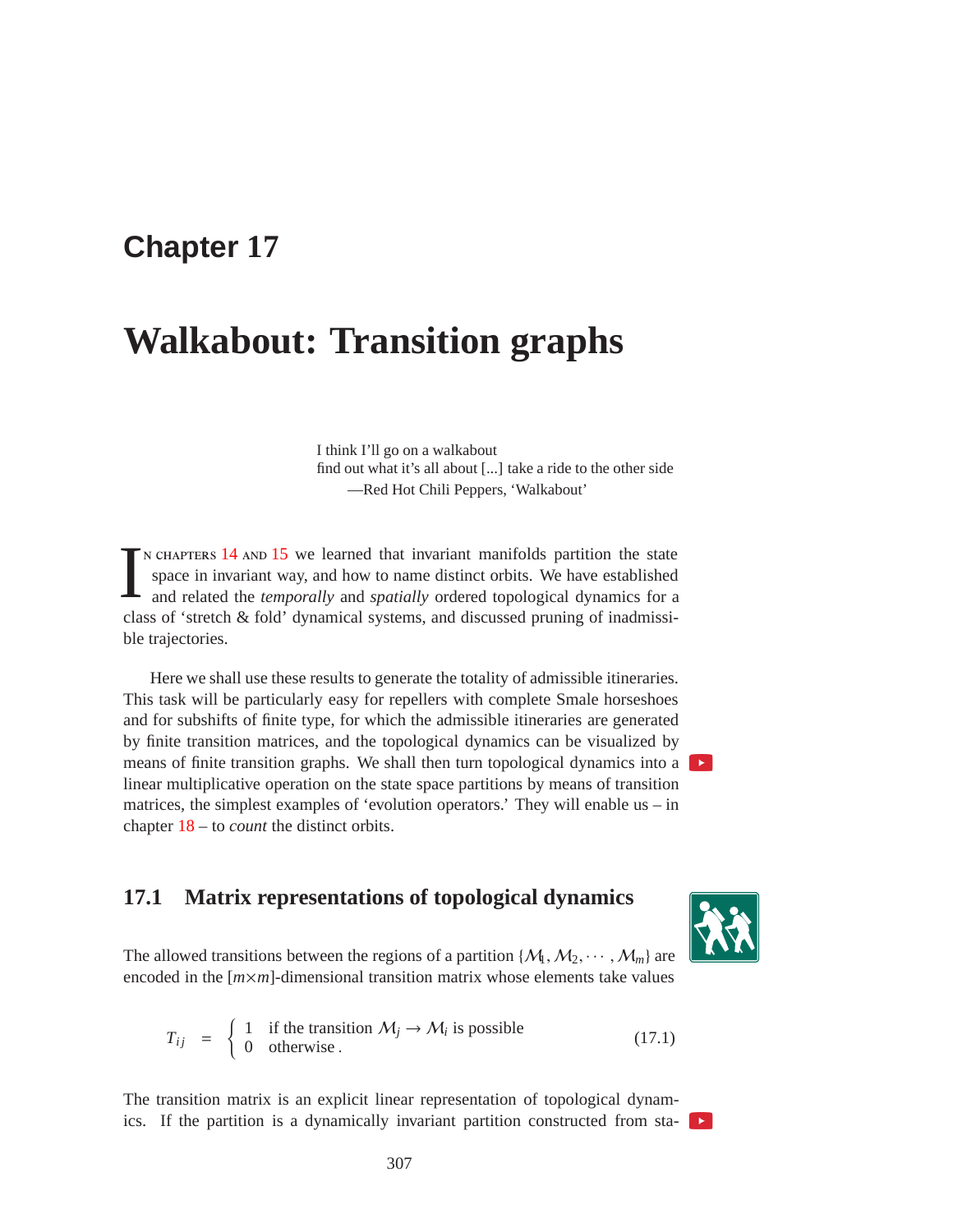

**Figure 17.1:** Points from the region  $M_{21}$  reach regions  $\{M_{10}, M_{11}, M_{12}\}$ , and no other regions, in one time step. Labeling exemplifies the 'shift map' of example 14.6 and (14.13).

ble/unstable manifolds, it encodes the topological dynamics as an invariant law of motion, with the allowed transitions at any instant independent of the trajectory history, requiring no memory.

A non-negative matrix whose columns conserve probability,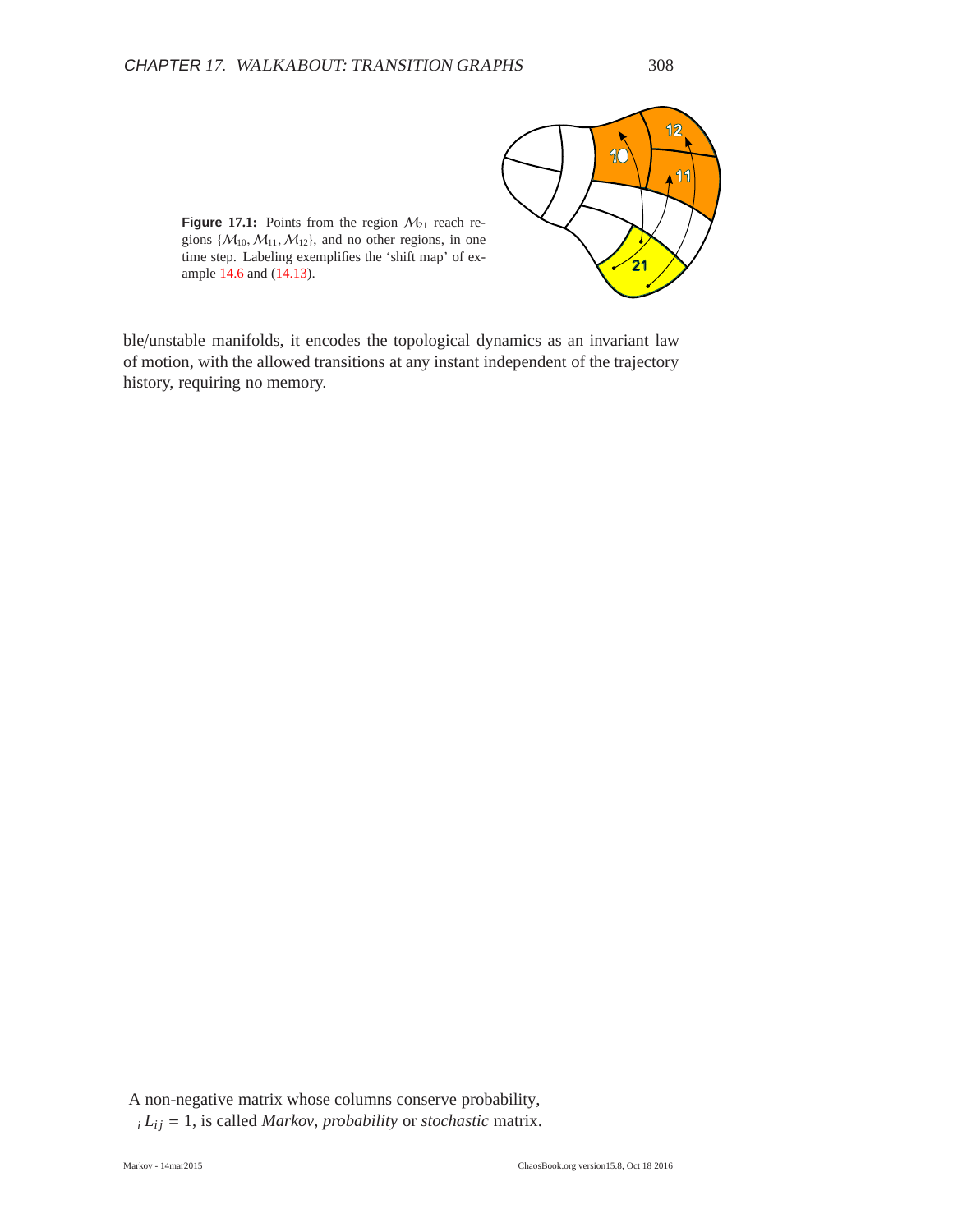



A subshift (14.15) of finite type is a *topological dynamical system*  $(\Sigma, \sigma)$ , where the shift  $\sigma$  acts on the space of all admissible itineraries  $(g_k)$ 

 $\Sigma = \{(s_k)_{k \in \mathbb{Z}} : T_{s_{k+1} s_k} = 1 \text{ for all } k\}, \qquad s_k \in \{a, b, c, \dots, z\}.$  (17.4)

The task of generating the totality of admissible itineraries is particularly easy for subshifts of finite type, for which the admissible itineraries are generated by finite transition matrices, and the topological dynamics can be visualized by means of finite transition graphs.

#### **17.2 Transition graphs: wander from node to node**

Let us abstract from a state space partition such as figure 17.1 its topological essence: indicate a partition region M*<sup>a</sup>* by a *node*, and indicate the possibility of reaching the region  $M_b$ ,  $L_{ba} \neq 0$  by a *directed link*, as in figure 17.2. Do this for all nodes. The result is a *transition graph*.

A *transition graph* consists of a set of *nodes* (or *vertices*,or *states*), one for each letter in the alphabet  $\mathcal{A} = \{a, b, c, \dots, z\}$ , connected by a set of directed *links* (*edges*, *arcs*, *arrows*). A directed link starts out from node *j* and terminates at node *i* whenever the matrix element (17.3) takes value  $L_{ij} \neq 0$ . A link connects two nodes, or originates and terminates on the same node. For example, if a partition includes regions labeled  $\{\cdots, M_{101}, M_{110}, \cdots\}$ , the transition matrix element connecting the two is drawn as  $L_{101,110} = \omega \leftarrow \omega$ , whereas  $L_{0,0} = \psi$   $\omega$ . Here a dotted link indicates that the shift  $\sigma(x_{011\cdots}) = x_{11\cdots}$  involves symbol 0, and a full one a shift  $\sigma(x_{110\cdots}) = x_{10\cdots}$ that involves 1. A  $j \rightarrow \cdots \rightarrow k$  walk (*path*, *itinerary*) traverses a connected set of directed links, starting at node *j* and ending at node *k*. A *loop* (*periodic orbit*, *cycle*) is a walk that ends at the starting node (which can be any node along the loop), for example 101) - 110

$$
t_{011} = L_{110,011}L_{011,101}L_{101,110} = \sqrt{\frac{60}{\text{m}}}.
$$
 (17.5)

Our convention for ordering indices is that the successive steps in a visitation sequence  $j \rightarrow i \rightarrow k$  are generated by matrix multiplication from the left,  $T_{ki}$  =  $\sum T_{ki}T_{ij}$ .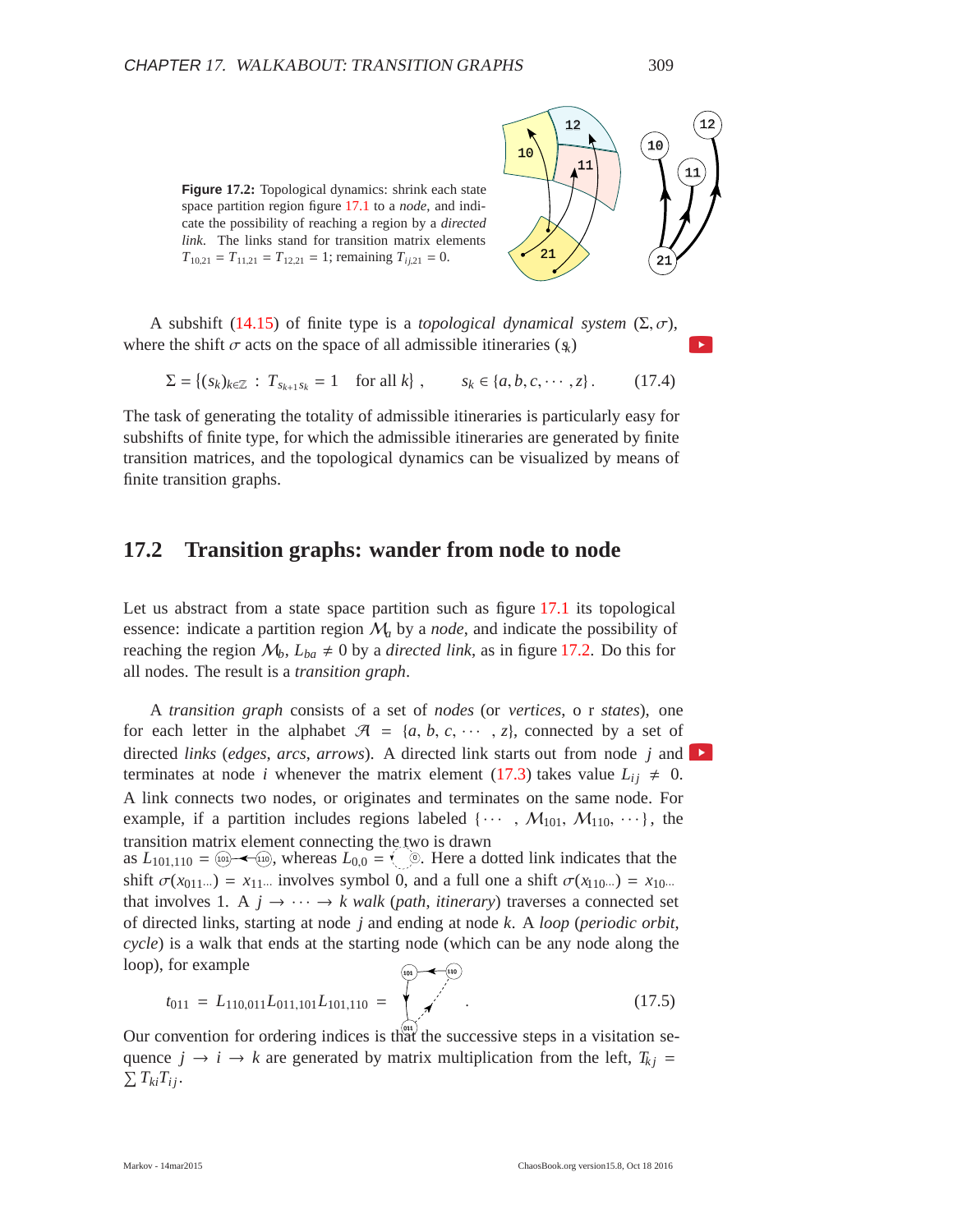A transition graph compactly describes the ways in which the state space regions map into each other, accounts for finite memory effects in dynamics, and generates the totality of admissible trajectories as the set of all possible walks along its links. Construction of a good transition graph is, like combinatorics, unexplainable (check page 245). The only way to learn is by some diagrammatic gymnastics, so we recommend that you work your way through the examples, exercises in lieu of plethora of baffling definitions.



The complete unrestricted symbolic dynamics is too simple to be illuminating, so we turn next to the simplest example of pruned symbolic dynamics, the finite subshift obtained by prohibition of repeats of one of the symbols, let us say  $11$ . This situation arises, for example, in a billiard, and in studies of the circle maps, where this kind of symbolic dynamics describes "golden mean" rotations.

exercise 18.8





In the complete *N*-ary symbolic dynamics case (see example17.2) the choice of the next symbol requires no memory of the previous ones. However, any further refinement of the state space partition requires finite memory.



For *M*-step memory the only nonvanishing matrix elements are of the form  $T_{s_1 s_2 \ldots s_{M+1}, s_0 s_1 \ldots s_M}$ ,  $s_{M+1} \in \{0, 1\}$ . This is a sparse matrix, as the only non vanishing entries in the  $a = s_0 s_1 ... s_M$  column of  $T_{ba}$  are in the rows  $b = s_1 ... s_M 0$ <br>and  $b = s_1 ... s_M 1$ . If we increase the number of remembered steps, the transition and  $b = s_1 \dots s_M$  . If we increase the number of remembered steps, the transition exercise 18.1 matrix grows large quickly, as the *N*-ary dynamics with *M*-step memory requires an  $[N^{M+1} \times N^{M+1}]$  matrix. Since the matrix is very sparse, it pays to find a compact representation for *T*. Such a representation is afforded by transition graphs, which are not only compact, but also give us an intuitive picture of the topological dynamics.

#### **17.3 Transition graphs: stroll from link to link**

(P. Cvitanović and Matjaž Gomilšek)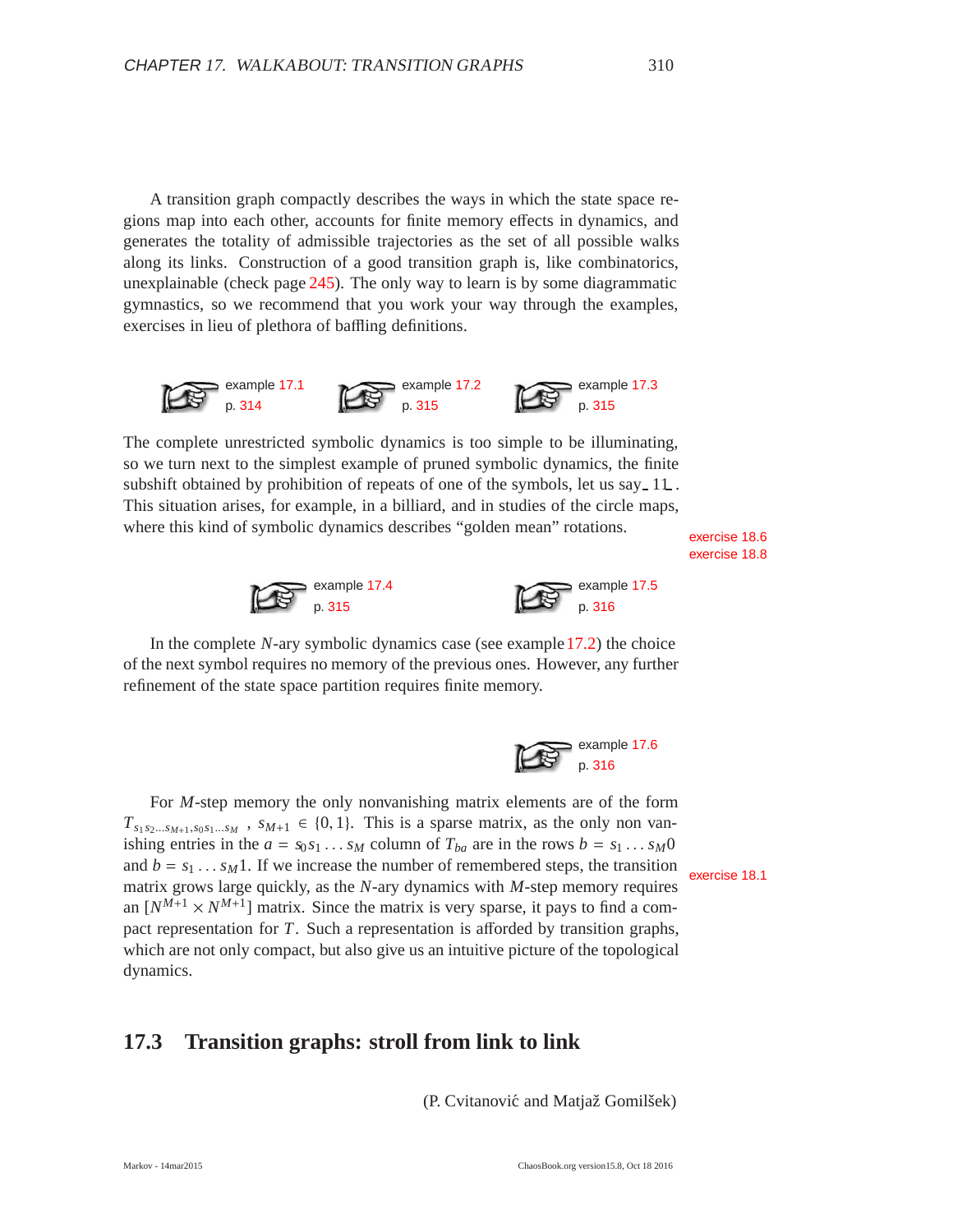What do finite graphs have to do with infinitely long trajectories? To understand the main idea, let us construct an infinite rooted tree graph that explicitly enumerates all possible itineraries. In this construction the nodes are unlabeled, and the links labeled (or colored, or dotted in different ways), signifying different kinds of transitions.

#### A *tree graph*

contains no loops, i.e., it is not possible to return to any of its nodes by a walk along a sequence of distinct links. A *rooted tree graph* is a directed graph (its links are directed,  $j \rightarrow i$ ), obtained from an undirected tree graph by picking a distinguished node, called the *root*, and orienting all links in the tree so that they point away from the root.

In a rooted tree graph, all nodes have exactly one parent (in-degree  $= 1$ ), except for the root, which is the single "parentless" node (in-degree  $= 0$ ), with all links pointing away from it. An *external node* (*leaf* ) is a "childless" node, with in-degree  $\geq 1$ , out-degree = 0.



We illustrate how trees are related to transition graphs by first working out the simplest example of pruned symbolic dynamics, the finite subshift obtained by prohibition of repeats of one of the symbols, let us say  $0.00$ . As we shall see, for finite grammars a rooted tree (and, by extension, but less obviously, the associated transition graph) is the precise statement of what is meant topologically by a "self-similar" fractal; supplemented by scaling information, such a rooted tree generates a self-similar fractal.

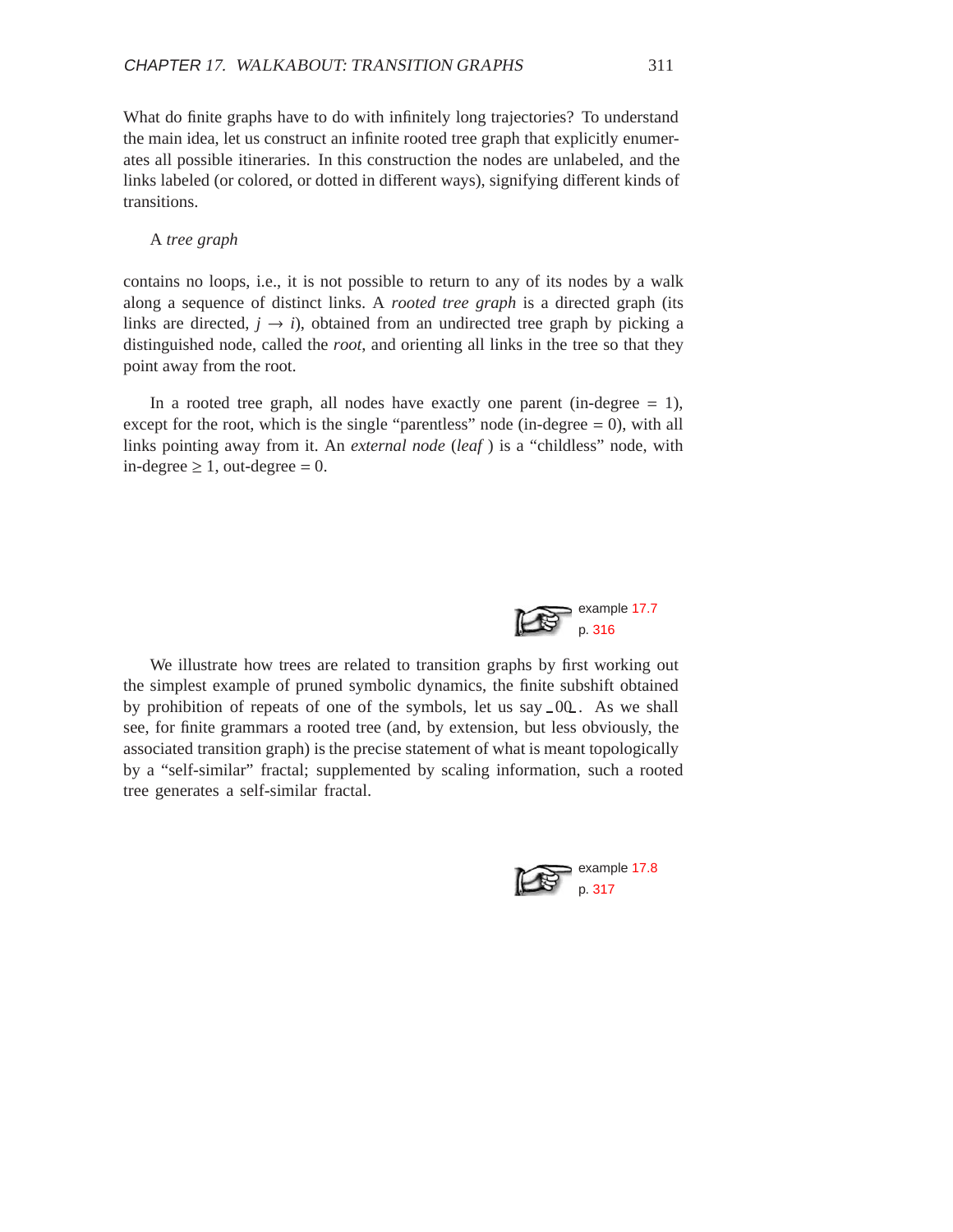### **17.4 Examples**

**Example 17.1 Full binary shift.** Consider a full shift on two-state partition  $A =$ {0, 1}, with no pruning restrictions. The transition matrix and the corresponding transi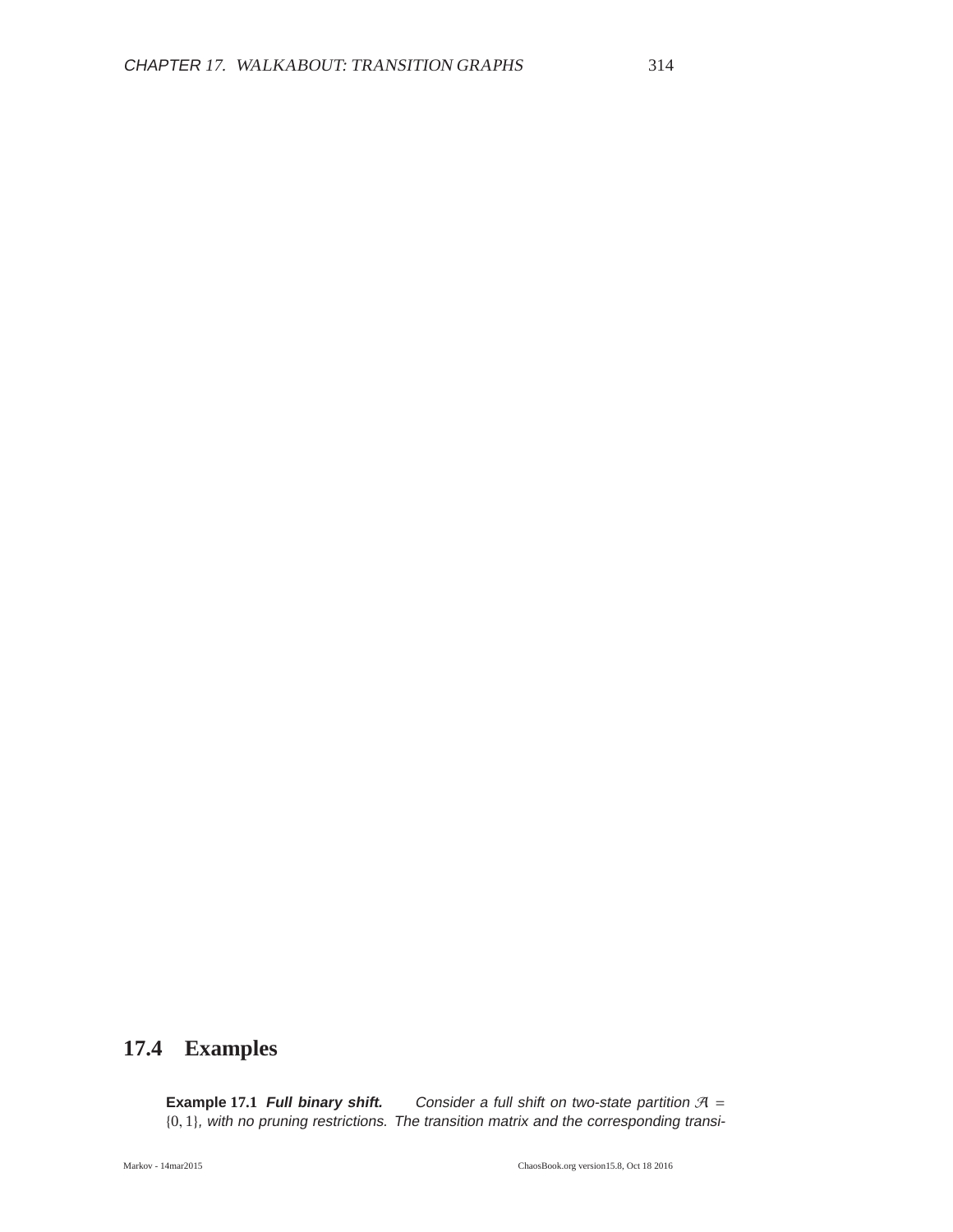tion graph are  $\mathbf{p}$  $T = \begin{bmatrix} 1 & 1 \\ 1 & 1 \end{bmatrix} = \sqrt{0} \sqrt{0}$ . (17.6)

Dotted links correspond to shifts originating in region 0, and the full ones to shifts originating in 1. The admissible itineraries are generated as walks on this transition graph. (continued in example 17.7) click to return: p. 310

**Example 17.2 Complete** *N***-ary dynamics:** If all transition matrix entries equal unity (one can reach any region from any other region in one step),

|  |                                                                                                                                         | (17.7) |
|--|-----------------------------------------------------------------------------------------------------------------------------------------|--------|
|  | $T_c = \begin{bmatrix} 1 & 1 & \dots & 1 \\ 1 & 1 & \dots & 1 \\ \vdots & \vdots & \ddots & \vdots \\ 1 & 1 & \dots & 1 \end{bmatrix},$ |        |

the symbolic dynamics is called complete, or <sup>a</sup> full shift. The corresponding transition graph is obvious, but a bit tedious to draw for arbitrary *N*.

**Example 17.4 Pruning rules for <sup>a</sup> 3-disk alphabet:** As the disks are convex, there can be no two consecutive reflections off the same disk, hence the covering symbolic dynamics consists of all sequences which include no symbol repetitions 11, 22, 33. This is <sup>a</sup> finite set of finite length pruning rules, hence, the dynamics is <sup>a</sup> subshift of finite type (see (14.16) for definition), with the transition matrix / graph given by  $\frac{18.1}{\text{exercise 18.1}}$ 

 $22$ 

$$
T = \begin{bmatrix} 0 & 1 & 1 \\ 1 & 0 & 1 \\ 1 & 1 & 0 \end{bmatrix} = \begin{bmatrix} 0 & 0 & 0 \\ 0 & 0 & 1 \\ 0 & 0 & 0 \end{bmatrix}.
$$
 (17.9)

click to return: p. 310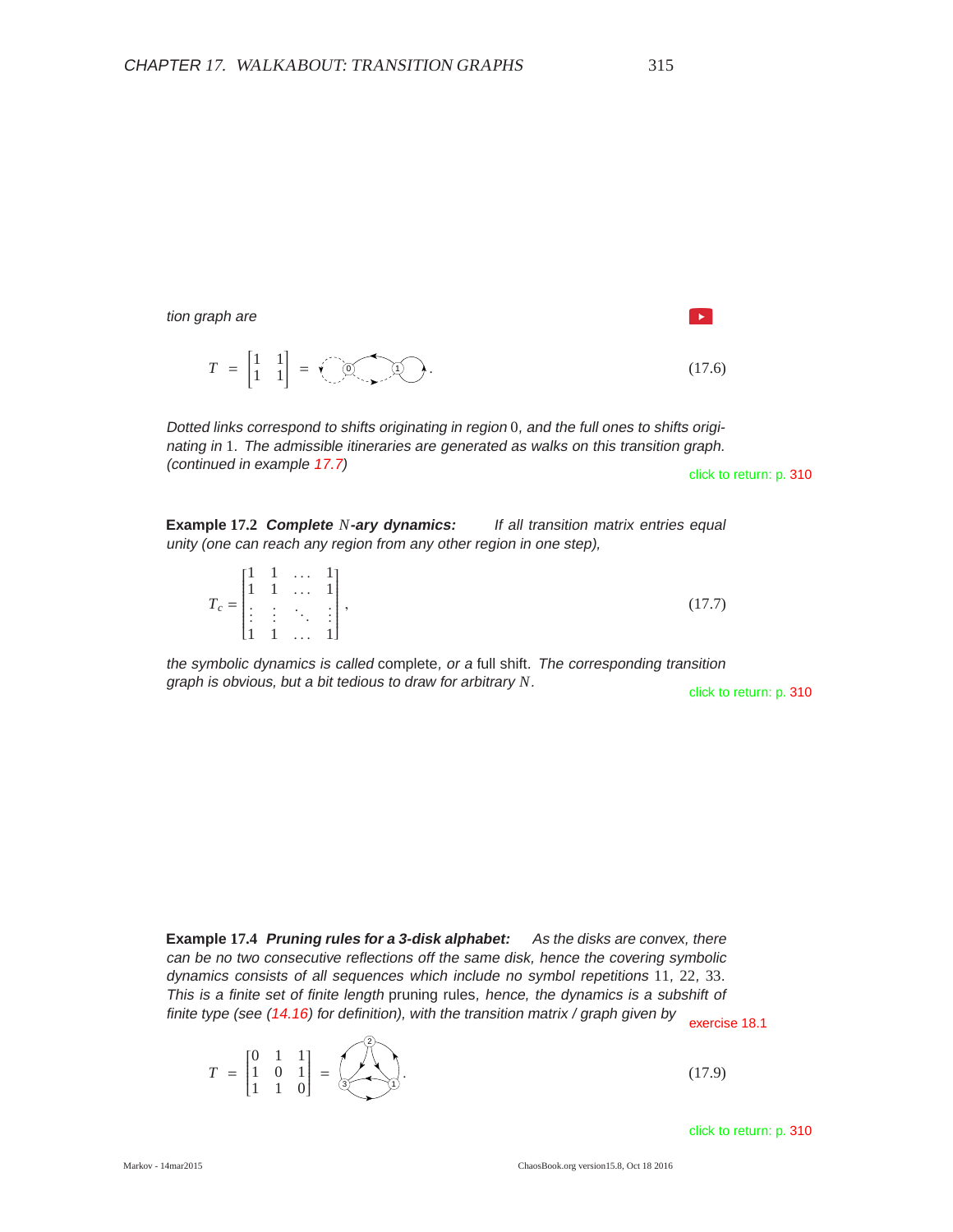**Figure 17.5:** The self-similarity of the complete binary symbolic dynamics represented by a rooted binary tree: trees originating in nodes  $B, C, \cdots$  (actually - any node) are the same as the tree originating in the root node *A*. Level  $m = 4$  partition is labeled by 16 binary strings, coded by dotted (0) and full (1) links read down the tree, starting from *A*. See also figure 14.12.

A  $\mathbf{B}$  C 0011 0010 0110 0111 0100 1<br>001 1<br>1<br>1 1<br>1<br>1<br>1 1110 1010 1011 1001 8  $\vec{0}$ 0000

**Example 17.5 'Golden mean' pruning.** Consider <sup>a</sup> subshift on two-state partition  $A = \{0, 1\}$ , with the simplest grammar G possible, a single pruned block  $b = 11$ . (consecutive repeat of symbol 1 is inadmissible): the state  $M_0$  maps both onto  $M_0$  and  $M_1$ , but the state  $M_1$  maps only onto  $M_0$ . The transition matrix and the corresponding transition graph are

$$
T = \begin{bmatrix} 1 & 1 \\ 1 & 0 \end{bmatrix} = \sqrt{\begin{bmatrix} 0 \\ 0 \end{bmatrix}}.
$$
 (17.10)

Admissible itineraries correspond to walks on this finite transition graph. (continued in example 17.8) click to return: p. 310

**Example 17.6 Finite memory transition graphs.** For the binary labeled repeller with complete binary symbolic dynamics, we might chose to partition the state space into four regions { $M_{00},M_{01},M_{10},M_{11}$ }, a 1-step refinement of the initial partition { $M_0,M_1$ }. Such partitions are drawn in figure 15.3, as well as figure 1.9. Topologically *f* acts as <sup>a</sup> left shift (15.7), and its action on the rectangle [.01] is to move the decimal point to the right, to  $[0.1]$ , forget the past,  $[.1]$ , and land in either of the two rectangles  $\{[.10], [.11]$ . Filling in the matrix elements for the other three initial states we obtain the 1-step memory transition matrix/graph acting on the 4-regions partition exercise 14.7



(continued in example 18.7) click to return: p. 310

**Example 17.7 Complete binary topological dynamics.** Mark <sup>a</sup> dot '·' on <sup>a</sup> piece of paper. That will be the root of our tree. Draw two short directed lines out of the dot, end each with <sup>a</sup> dot. The full line will signify that the first symbol in an itinerary is '1,' and the dotted line will signifying '0.' Repeat the procedure for each of the two new dots, and then for the four dots, and so on. The result is the binary tree of figure 17.5. Starting at the top node, the tree enumerates exhaustively all distinct finite itineraries of lengths  $n = 1, 2, 3, \cdots$ 

$$
\{0, 1\} \{00, 01, 10, 11\} \{000, 001, 010, 011, 100, 101, 111, 110\} \cdots
$$

The *n* = 4 nodes in figure 17.5 correspond to the <sup>16</sup> distinct binary strings of length 4, and so on. By habit we have drawn the tree as the alternating binary tree of figure 14.12, but that has no significance as far as enumeration of itineraries is concerned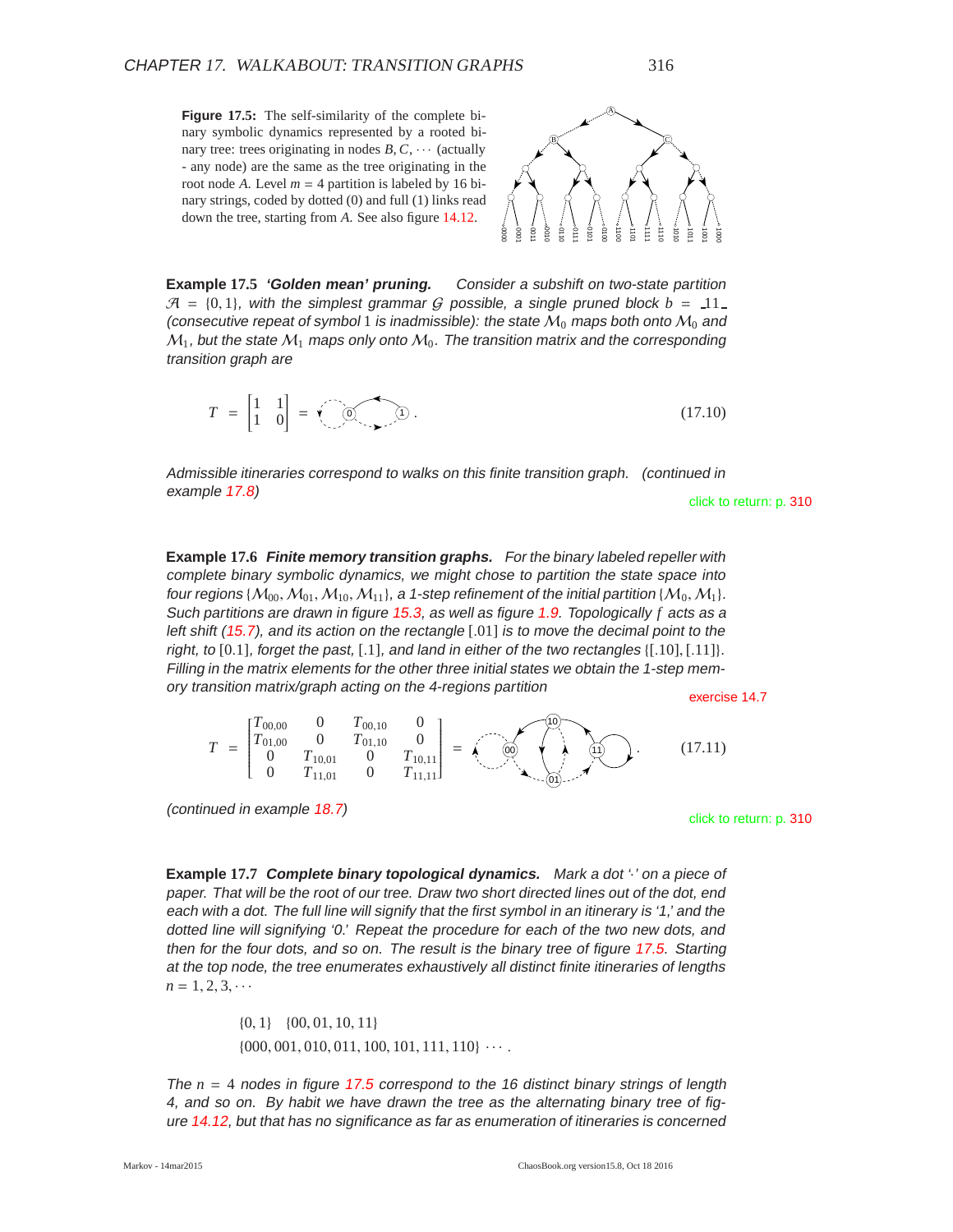

**Figure 17.6:** The self-similarity of the 00 pruned binary tree: trees originating from nodes *C* and *E* are the same as the entire tree.

- <sup>a</sup> binary tree with labels in the natural order, as increasing binary 'decimals' would serve just as well.

The trouble with an infinite tree is that it does not fit on <sup>a</sup> piece of paper. On the other hand, we are not doing much - at each node we are turning either left or right. Hence all nodes are equivalent. In other words, the tree is self-similar; the trees originating in nodes *B* and *C* are themselves copies of the entire tree. The result of identifying  $B = A$ ,  $C = A$  is a single node, 2-link transition graph with adjacency matrix  $(17.2)$ 

$$
A = [2] = \sqrt{\lambda^{A-B-C}}.
$$
\n(17.12)

An itinerary generated by the binary tree figure 17.5, no matter how long, corresponds to <sup>a</sup> walk on this graph. This is the most compact encoding of the complete binary symbolic dynamics. Any number of more complicated transition graphs such as the 2-node (17.6) and the 4-node (17.11) graphs generate all itineraries as well, and might sometimes be preferable. exercise 18.6

exercise 18.5 click to return: p. 311

**Example 17.8 'Golden mean' pruning.** (a link-to-link version of example 17.5) Now the admissible itineraries are enumerated by the pruned binary tree of figure 17.6. Identification of nodes  $A = C = E$  leads to the finite 2-node, 3-links transition graph



As 0 is always followed by 1, the walks on this graph generate only the admissible itineraries. This is the same graph as the 2-node graph (17.10), with full and dotted lines interchanged. (continued in example 18.4) click to return: p. 311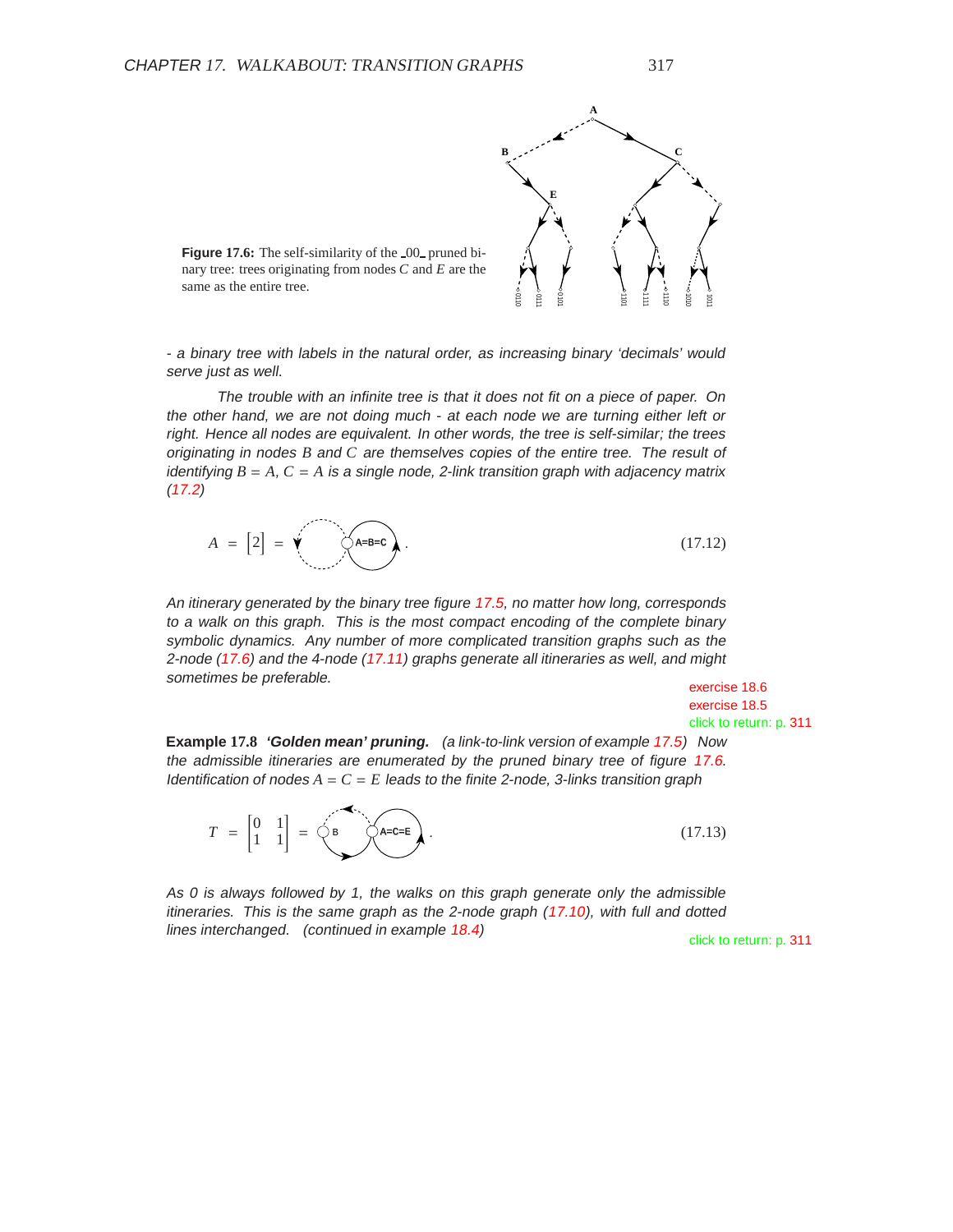#### **Exercises**

- 17.1. **Time reversibility.** Hamiltonian flows are time reversible. Does that mean that their transition graphs are symmetric in all node  $\rightarrow$  node links, their transition matrices are adjacency matrices, symmetric and diagonalizable, and that they have only real eigenvalues?
- 17.2. **Alphabet** {**0,1**}**, prune** 1000 **,** 00100 **,** 01100 **.** This example is motivated by the pruning front description of the symbolic dynamics for the Hénon-type mapsremark 15.3.

step 1.  $\angle 1000$  prunes all cycles with a  $\angle 000$  subsequence with the exception of the fixed point 0; hence we factor out  $(1 - t_0)$  explicitly, and prune 000 from the rest. This means that  $x_0$  is an isolated fixed point - no cycle stays in its vicinity for more than 2 iterations. In

the notation of sect. 17.3.1, the alphabet is  $\{1, 2, 3; \overline{0}\}\,$ , and the remaining pruning rules have to be rewritten in terms of symbols  $2=10$ ,  $3=100$ :

**step 2.** alphabet  $\{1, 2, 3; \overline{0}\}$ , prune  $-33$ ,  $-213$ ,  $-313$ . This means that the 3-cycle  $\overline{3} = \overline{100}$  is pruned and no long cycles stay close enough to it for a single 100 repeat. Prohibition of 33<sub>-</sub> is implemented by dropping the symbol "3" and extending the alphabet by the allowed blocks 13, 23:

**step 3.** alphabet  $\{1, 2, \underline{13}, \underline{23}; 0\}$ , prune  $213$ ,  $2313$ , 13 13, where  $13 = 13$ ,  $23 = 23$  are now used as single letters. Pruning of the repetitions 1313 (the 4-cycle  $\overline{13} = \overline{1100}$  is pruned) yields the

**result:** alphabet  $\{1, 2, 23, 113, 0\}$ , unrestricted 4-ary dynamics. The other remaining possible blocks 213 , 2313 are forbidden by the rules of step 3.

#### **References**

- [17.1] D.A. Lind and B. Marcus, *An introduction to symbolic dynamics and coding* (Cambridge Univ. Press, Cambridge 1995).
- [17.2] A. Salomaa, *Formal languages* (Academic Press, San Diego1973).
- [17.3] J.E. Hopcroft and J.D. Ullman, *Introduction to automata theory, languages, and computation* (Addison-Wesley, Reading MA 1979).